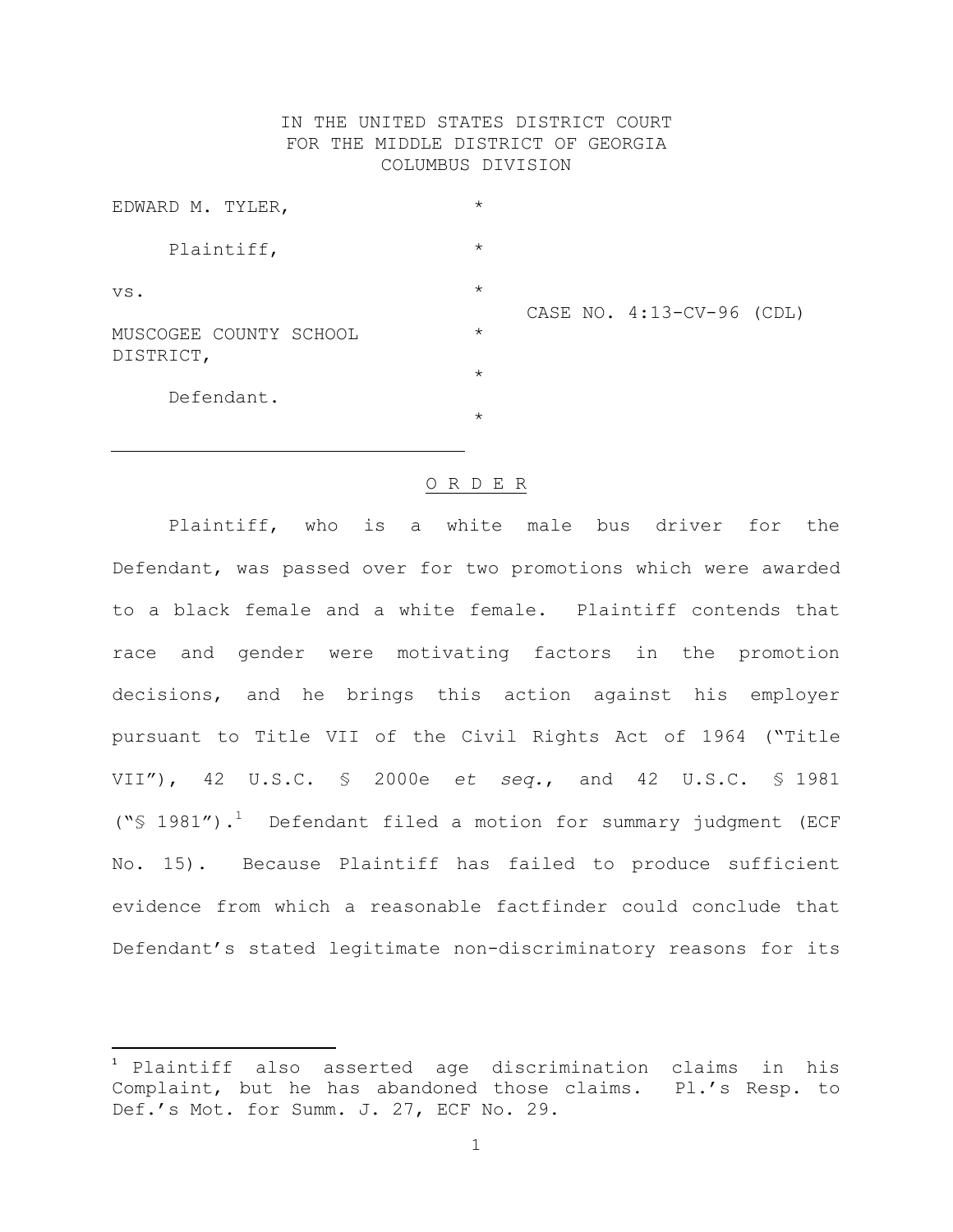decisions were pretext for unlawful discrimination, Defendant's motion is granted.

## SUMMARY JUDGMENT STANDARD

Summary judgment may be granted only "if the movant shows that there is no genuine dispute as to any material fact and the movant is entitled to judgment as a matter of law." Fed. R. Civ. P. 56(a). In determining whether a *genuine* dispute of *material* fact exists to defeat a motion for summary judgment, the evidence is viewed in the light most favorable to the party opposing summary judgment, drawing all justifiable inferences in the opposing party's favor. *Anderson v. Liberty Lobby, Inc.*, 477 U.S. 242, 255 (1986). A fact is *material* if it is relevant or necessary to the outcome of the suit. *Id.* at 248. A factual dispute is *genuine* if the evidence would allow a reasonable jury to return a verdict for the nonmoving party. *Id.*

# FACTUAL BACKGROUND

Construing the factual record in favor of Plaintiff, the facts for purposes of summary judgment are as follows.

Plaintiff ("Mr. Tyler"), a white male employee of the Defendant ("the School District"), has been a School District bus driver since 1976. He has an impeccable driving record with no accidents during his thirty-eight year tenure. Before the State of Georgia required that bus "trainers" be certified, Mr. Tyler trained other School District drivers. He has a bachelor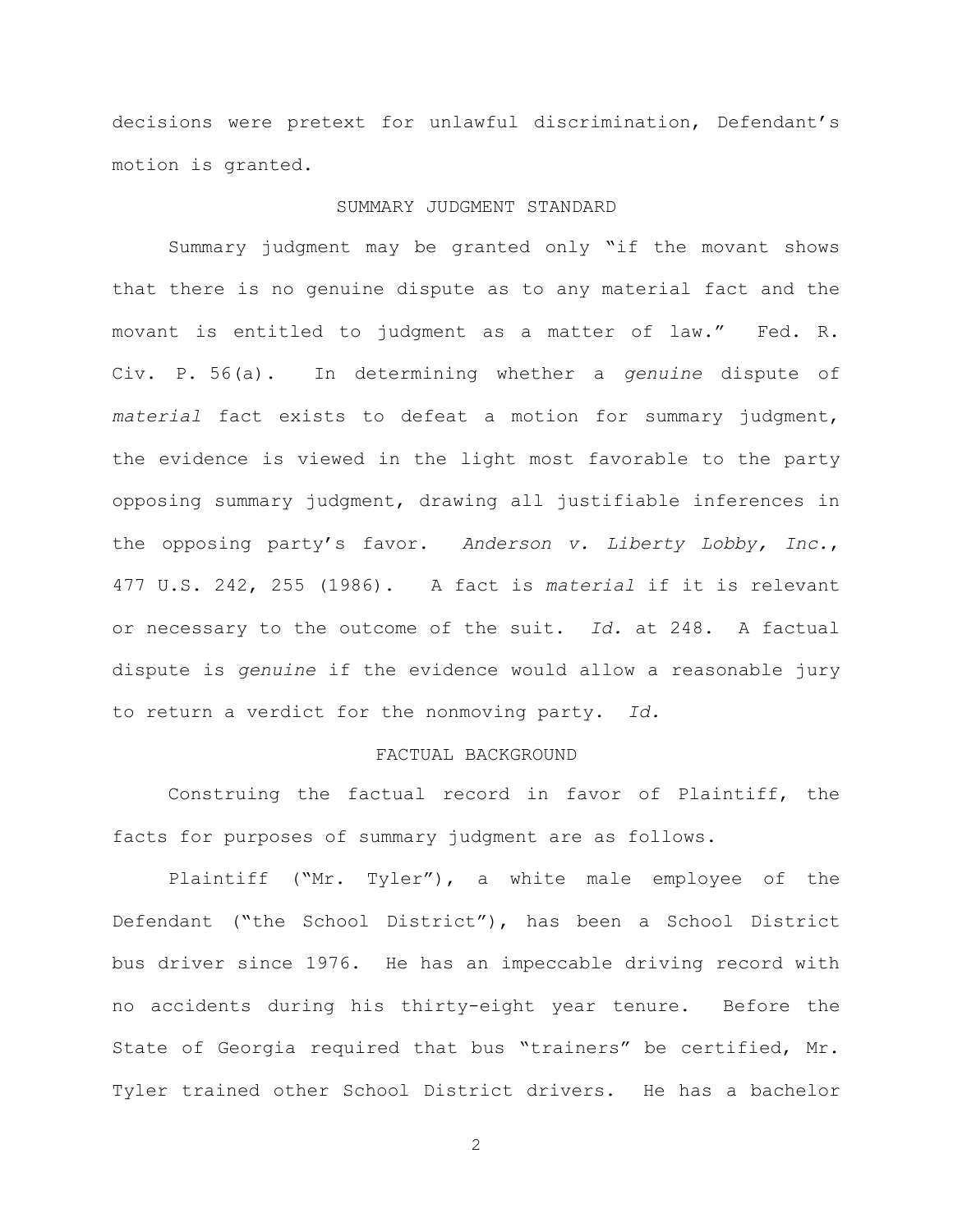degree in business management from Trinity College, an online institution. In January 2012 and October 2012, he applied for two positions which would have been promotions from his present position of Zone Five Special Education Route driver. The School District chose a black female employee and a white female employee for these positions. Mr. Tyler believes that he was denied the promotions because he is a white male.

The School District contends that the application process focused solely on legitimate qualifications and the two persons who received the promotions were the best qualified for the positions regardless of their race or gender. To evaluate candidates for promotion, the School District appoints a panel that interviews the candidates. The panel then completes a written evaluation form which includes assigning points in various categories relating to the job duties for the position. Although the total number of points is a factor to be considered in the final recommendation, points alone are not dispositive of the panel's decision. The panel makes a recommendation based on the totality of the circumstances to the Transportation Director, who affirms the recommendation or "kicks [it] back for further review." Tessin Dep. 28:1-4, ECF No. 13. If the Transportation Director affirms the panel's recommendation, the Director forwards the recommendation to the School District's Chief Operations Officer, the Human Resources Department, and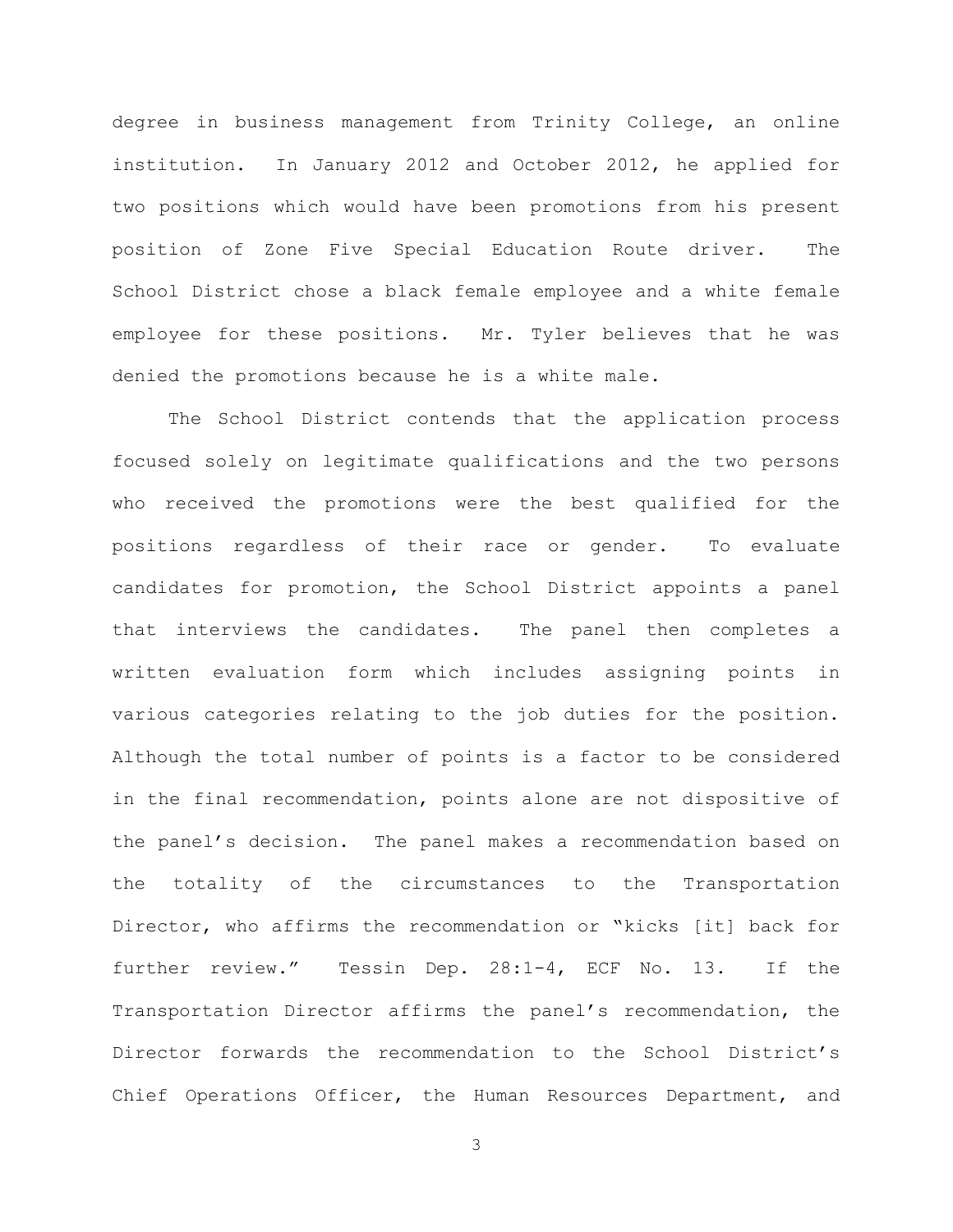the Superintendent for review. The recommendation is then made to the School Board for final approval.

## **I. January 2012 Zone Relief/Driver Position**

In January 2012, Mr. Tyler interviewed for a Zone Relief/ Driver position, which would have been a promotion for him. Although five separate zone relief/driver positions were available, Mr. Tyler sought the single available position for the special needs zone. Job duties for the position included covering routes, handling complaints from parents, counseling drivers, and assisting in evaluations. The minimum requirements to apply for the position were a high school diploma or GED, eight years of regular driving experience, and a valid commercial driver's license. Seniority with the School District was not a stated factor for the position.

The interview panel consisted of three white males, one black female, and one black male. They asked only job-related questions during the interviews. The panel unanimously recommended one white male, one white female, two black males, and one black female to fill the five open positions. For the special needs zone position sought by Mr. Tyler, the panel recommended Debra Lewis, a white female. Ms. Lewis met the minimum requirements, had been a driver for the School District since 2001, and was a certified driving trainer. The School District ultimately approved these recommendations.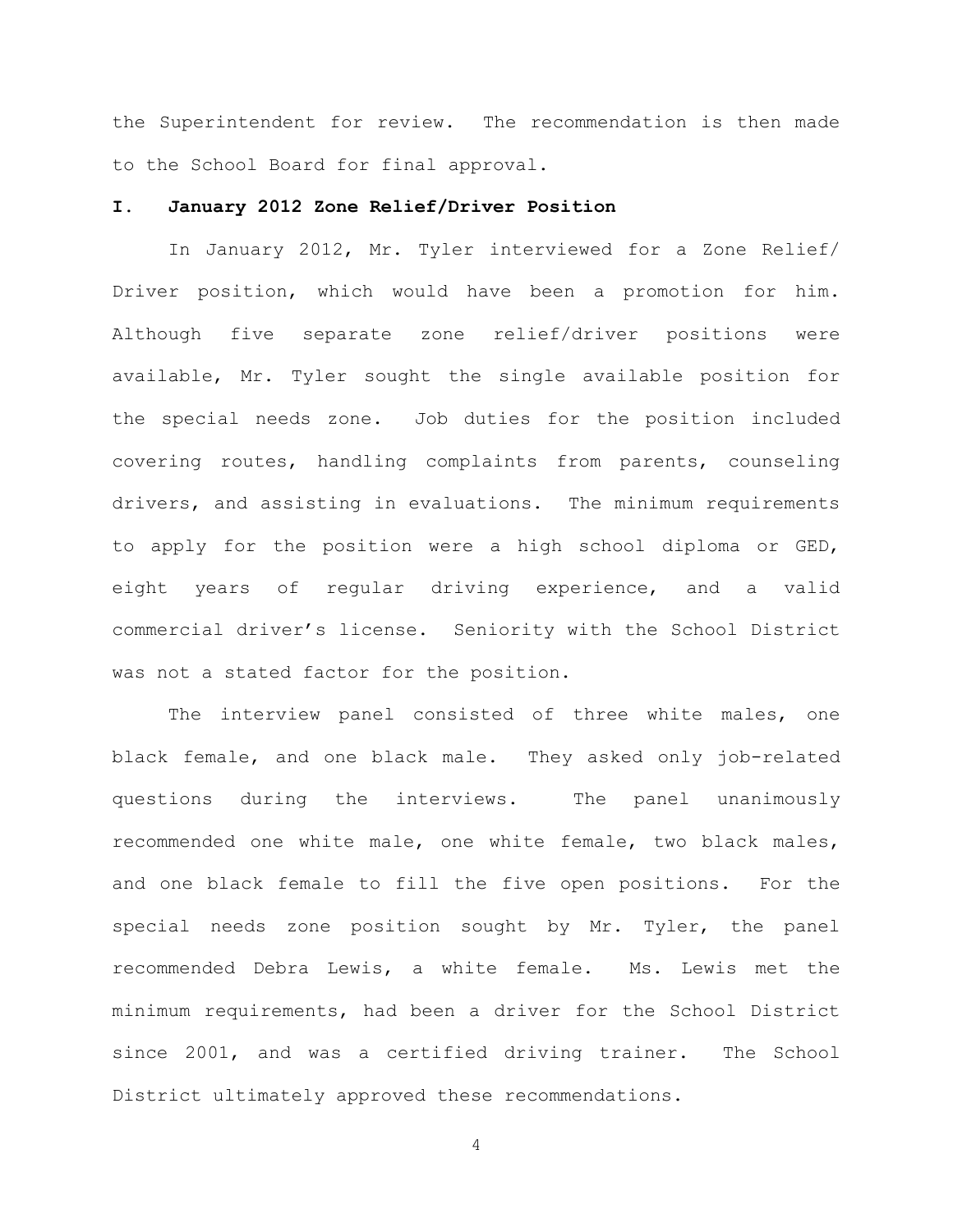## **II. October 2012 Transportation Specialist Position**

In October 2012, Mr. Tyler interviewed for a Transportation Specialist position. The job duties for this position included "ensur[ing] the overall coverage required to meet the transportation operation scheduling demands, and evaluating, resolving, and/or recommending solutions to incidents, complaints and/or accidents." Job Description for Transportation Specialist 1, ECF No. 16-1. The minimum qualifications for applying for this position were a valid driver's license, a high school diploma or GED, and job-related experience. A bachelor degree was preferred.

The interview panel for this position consisted of one white female and two black males. The panel unanimously recommended Donna Lamar, a black female, for the position. Ms. Lamar met the minimum requirements and was certified to train drivers. She had previously worked for the School District and was rehired in 2002. In January 2012, she was promoted to a zone relief driver position. She did not have a bachelor degree.

## DISCUSSION

Title VII makes it unlawful for an employer to "discriminate against any individual with respect to his compensation, terms, conditions, or privileges of employment, because of such individual's race [or] sex." 42 U.S.C. § 2000e-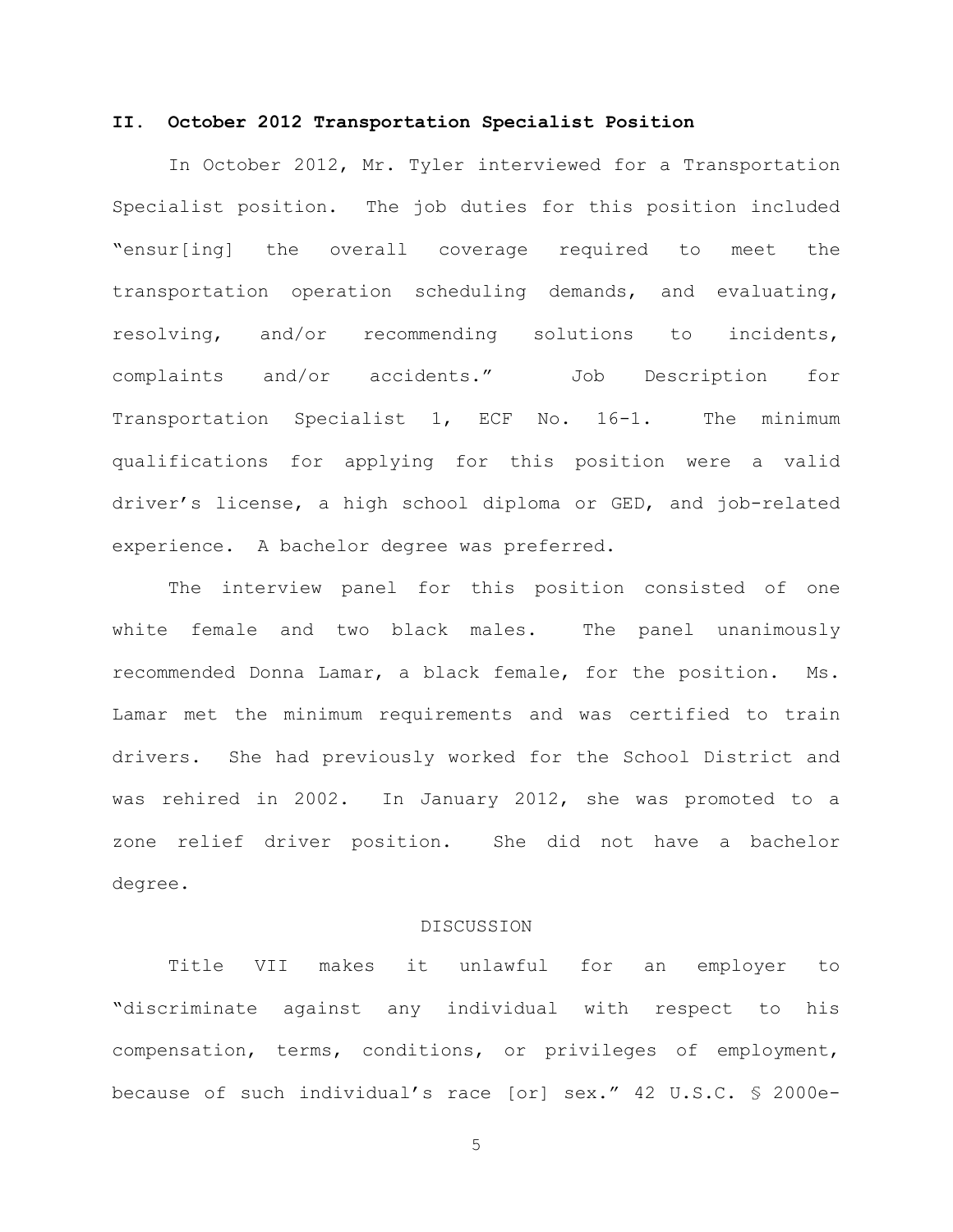2(a)(1). Mr. Tyler claims that he was denied the promotions to zone relief/driver in January 2012 and transportation specialist in October 2012 because of his race and/or gender. Since he has failed to point to any direct evidence of discrimination, the Court evaluates his claims under the familiar framework established in *McDonnell Douglas Corp. v. Green*, 411 U.S. 792 (1973) and *Texas Department of Community Affairs v. Burdine*, 450 U.S. 248 (1981). *Vessels v. Atlanta Indep. Sch. Sys.*, 408 F.3d 763, 767-68 (11th Cir. 2005) (per curiam).<sup>2</sup>

Mr. Tyler must first establish a prima facie case. *Vessels*, 408 F.3d at 767. If he does so, then the School District may articulate a legitimate non-discriminatory reason for its employment decisions. *Id.* If the School District meets that burden, Mr. Tyler must establish that the proffered reason was merely pretext for discrimination. *Id.* at 768.At the summary judgment stage, Mr. Tyler may carry that burden by demonstrating that a reasonable factfinder could conclude that the School District's stated reasons for its actions were pretextual.

l

<sup>&</sup>lt;sup>2</sup> The Title VII and § 1981 race discrimination claims asserted by Mr. Tyler are "subject to the same standards of proof and employ the same analytical framework." *Bryant v. Jones*, 575 F.3d 1281, 1296 n.20 (11th Cir. 2009).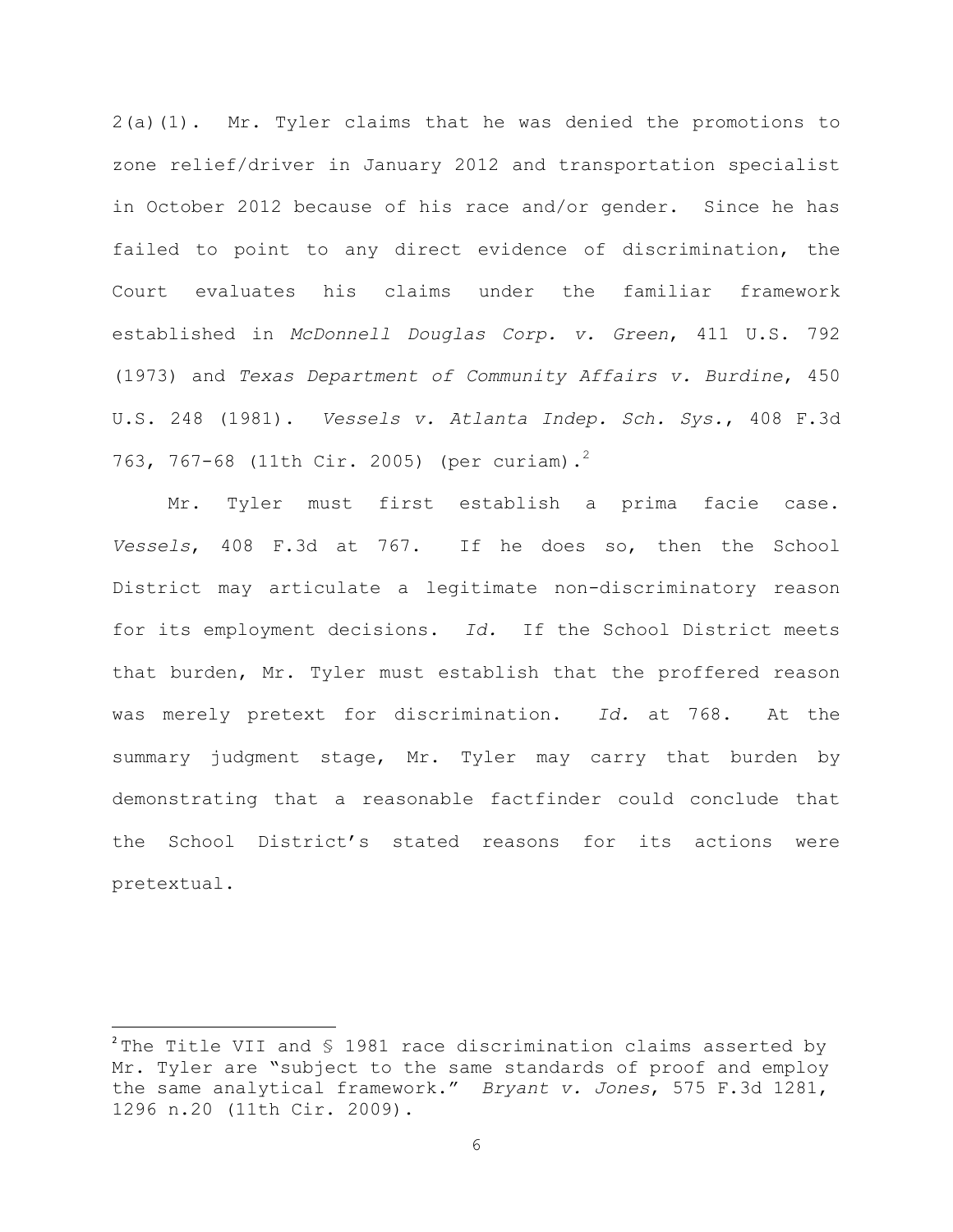# **I. January 2012 Promotion Decision**

## A. Prima Facie Case

To establish a prima facie case, Mr. Tyler must show "(1) that [he] belongs to a protected class; (2) that [he] applied for and was qualified for a promotion; (3) that [he] was rejected despite [his] qualifications; and (4) that other equally or less-qualified employees outside [his] class were promoted." *Brown v. Ala. Dep't of Transp.*, 597 F.3d 1160, 1174 (11th Cir. 2010). For purposes of summary judgment, the Court finds that Mr. Tyler has established a prima facie case. The evidence construed in his favor demonstrates that he is male, that he met the minimum qualifications for the position, and that the person who was chosen over him for the specific position that he sought was a female.

# B. Legitimate, Non-Discriminatory Reason

The School District states that it chose Ms. Lewis over Mr. Tyler because it determined that she was better qualified for the position based on its non-discriminatory hiring process. She certainly met the minimum requirements, having a GED and the required driving experience. And the panel scored her higher overall than Mr. Tyler. Moreover, the interview panel considered her to be better qualified for supervising other employees. Tessin Dep. 95:22-96:15 ("[Mr. Tyler]'s just not thought to be strong material to be supervising other human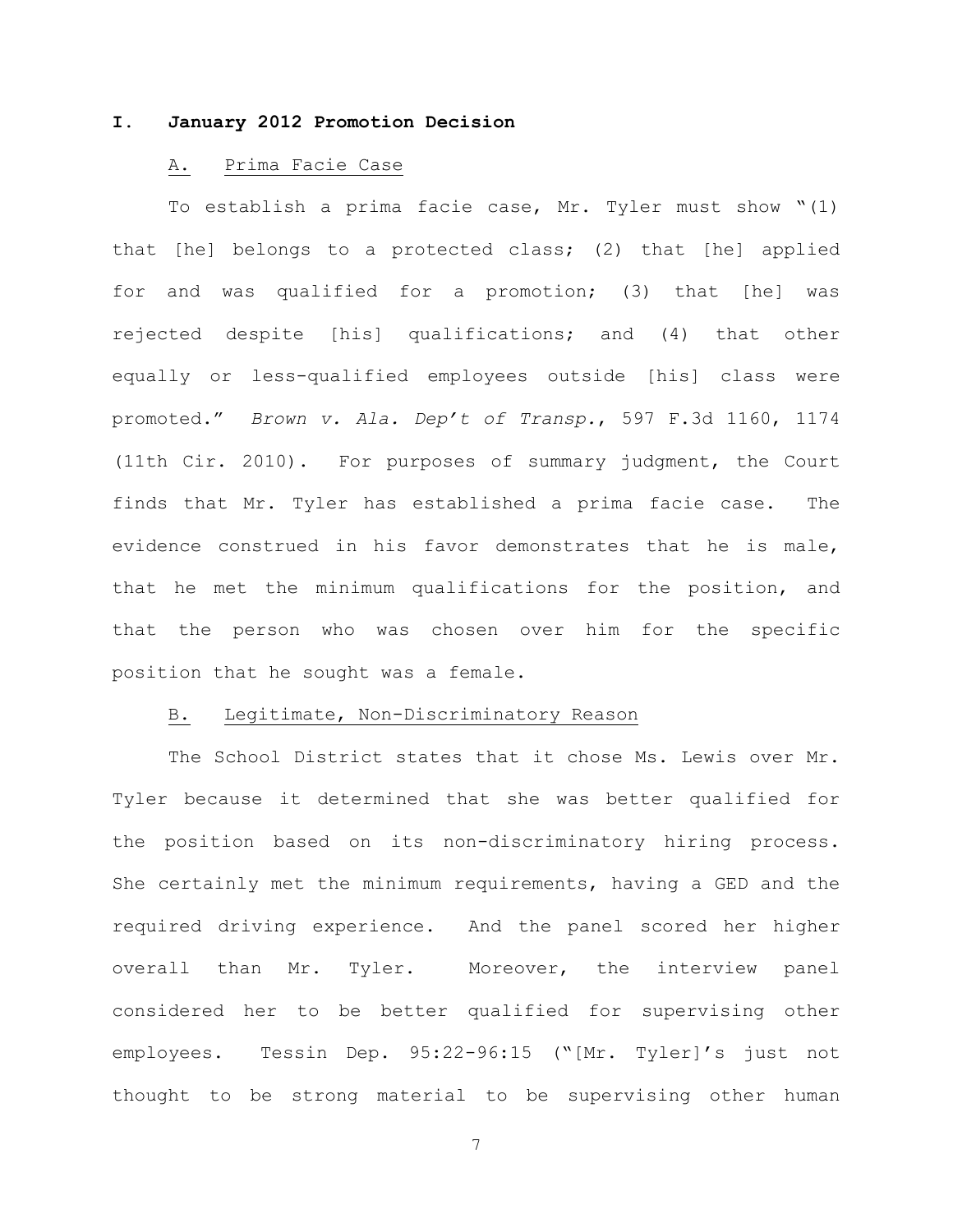beings."). The School District has carried its burden of articulating a legitimate non-discriminatory reason for not promoting Mr. Tyler, which shifts the burden to Mr. Tyler to show that the School District's stated reason is pretextual.

### C. Pretext

To show pretext, Mr. Tyler may reveal "such weaknesses, implausibilities, inconsistencies, incoherencies or contradictions in [the School District's] proffered legitimate reasons for its actions that a reasonable factfinder could find them unworthy of credence." *Springer v. Convergys Customer Mgmt. Grp., Inc.*, 509 F.3d 1344, 1348 (11th Cir. 2007) (per curiam) (internal quotation marks omitted). However, "[i]n the context of a promotion, a plaintiff cannot prove pretext by simply arguing or even by showing that he was better qualified than the [person] who received the position  $\ldots$  . A plaintiff must show not merely that the defendant's employment decisions were mistaken but that they were in fact motivated by [gender]." *Id.* at 1349 (first alteration in original) (internal quotation marks omitted). To show pretext based on a disparity in qualifications, Mr. Tyler must demonstrate that the disparities between Ms. Lewis's qualifications and his own were "of such weight and significance that no reasonable person, in the exercise of impartial judgment, could have chosen" Ms. Lewis over Mr. Tyler. *Id.* (internal quotation marks omitted).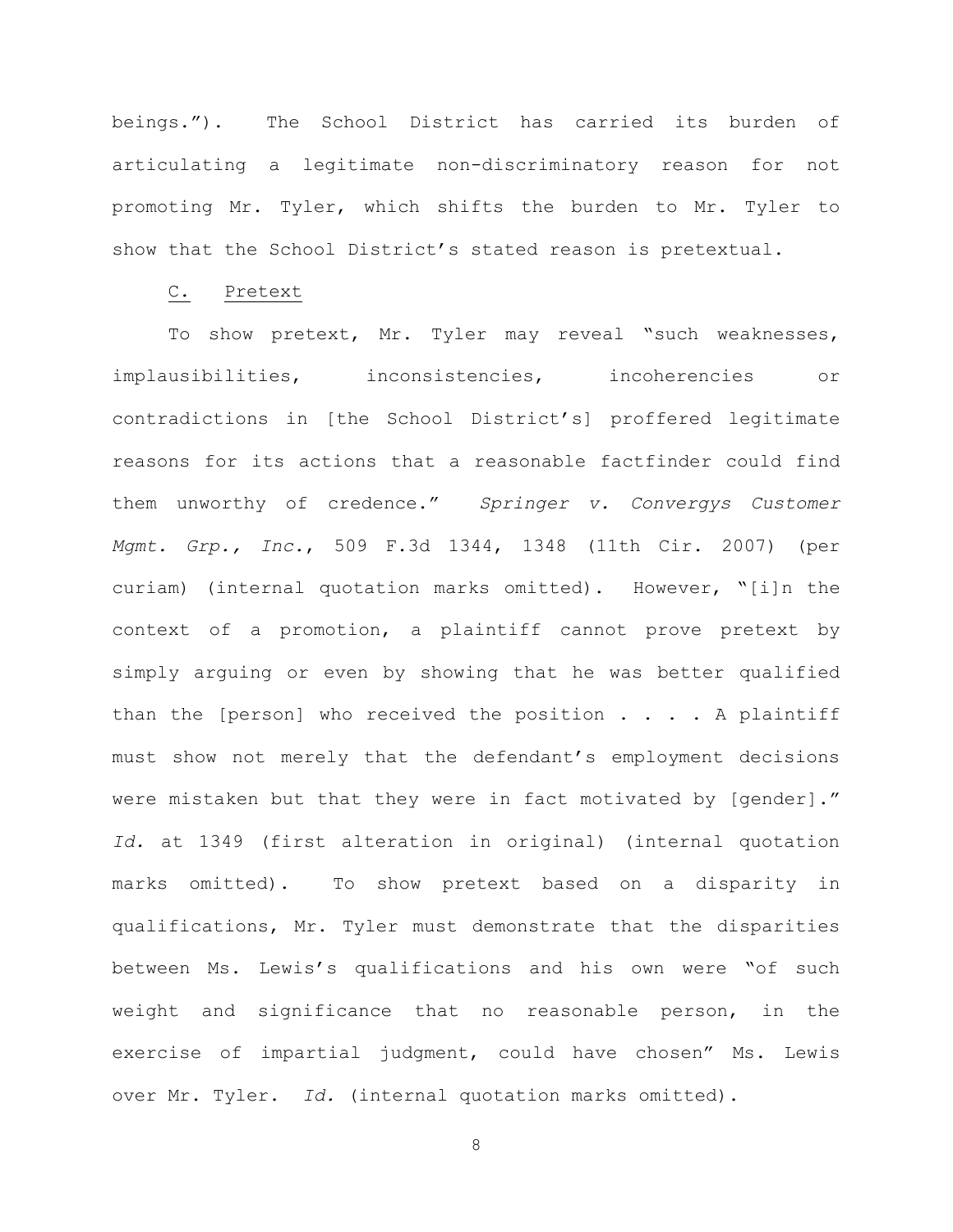Mr. Tyler has not pointed to sufficient evidence from which a reasonable factfinder could conclude that the School District's stated reason for not promoting him was a pretext for gender discrimination. Both candidates met the minimum qualifications to interview for the position. In addition, Ms. Lewis was certified as a driver trainer; Mr. Tyler was not. Although Mr. Tyler had more seniority with the School District, the School District's decision not to consider seniority is not evidence of gender discrimination. It is clear that there is not sufficient disparity in the qualifications of Mr. Tyler and Ms. Lewis to justify any inference that the stated reason for the School District's decision was pretextual.

Mr. Tyler does point to an alleged statement by Frank Brown, the School District's Transportation Director, that he "encouraged black women and women in general to apply for management" positions at a meeting in December 2011. Tyler Dep. 45:23-25, ECF No. 11. But that is the only fact that makes him believe he was treated differently because of his gender. Tyler Dep. 47:3-7. And that is simply not enough to establish that the School District's stated reasons for hiring someone other than Mr. Tyler are false or that gender bias motivated its decision to select Ms. Lewis. The School District is entitled to summary judgment on Mr. Tyler's gender discrimination claim relating to the special needs zone relief/driver position.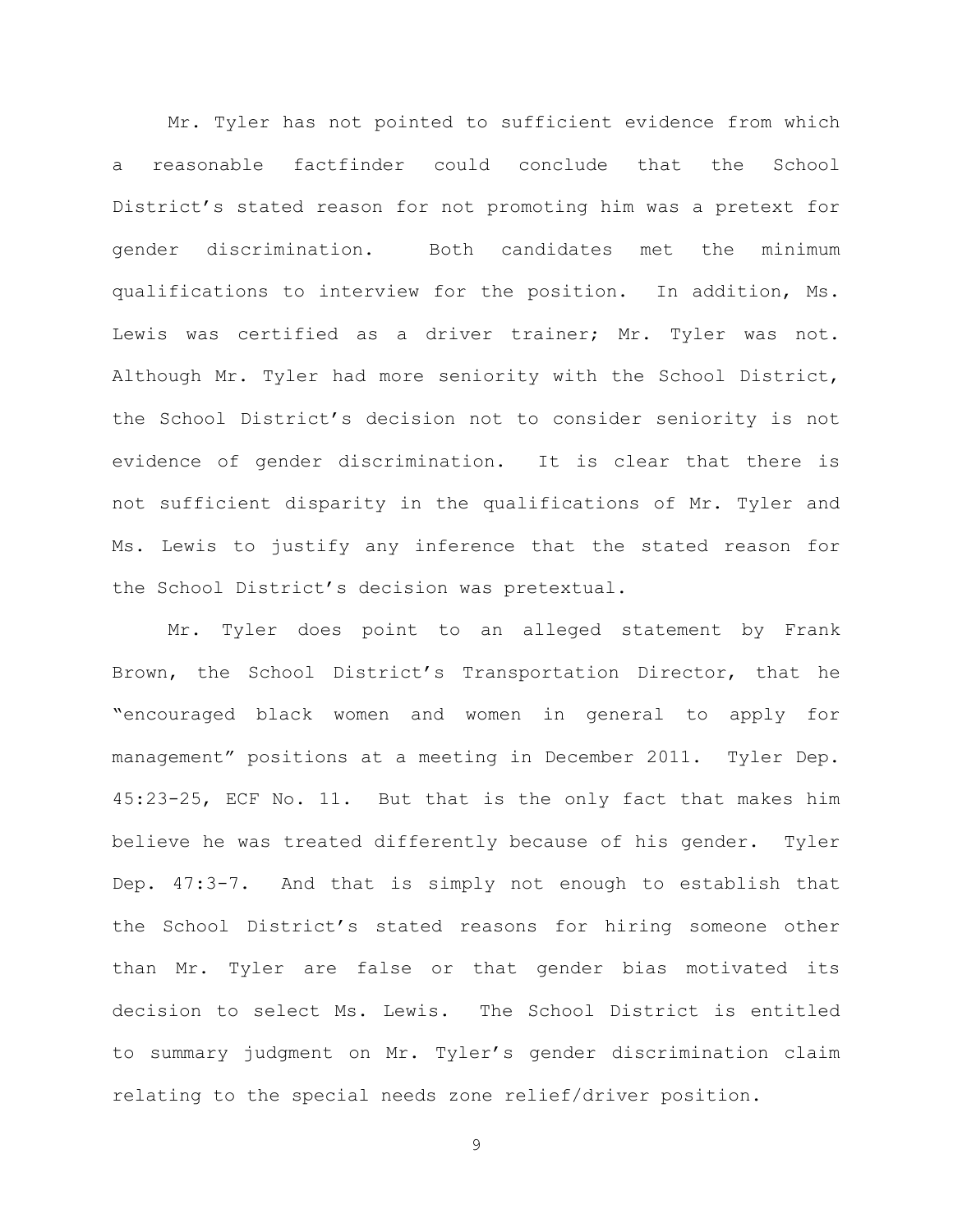# **II. October 2012 Promotion Decision**

## A. Prima Facie Case

Mr. Tyler, a white male, met the minimum qualifications for the Transportation Specialist position. Donna Lamar, a black female, was chosen for the position. For purposes of summary judgment, the Court finds that Mr. Tyler has established a prima facie case of race and gender discrimination.

### B. Legitimate Non-Discriminatory Reason

The School District claims that it chose Ms. Lamar because she was "the best qualified individual for the position." Brown Dep. 45:16-17, ECF No. 12. According to the School District, she was best qualified "in demonstration, her performance, her communication among the drivers, the operation, the parents, the exchange between the schools." Brown Dep. 45:21-23. The interview panel felt that "Donna Lamar's relations with others, how she connects with people, how she interacts with others was more fitting to what was needed for a transportation specialist. That was the deciding factor, neutral of her gender, neutral of her race." Tessin Dep. 104:7-15. "[S]he keeps her calm more [than Mr. Tyler] in intense conflict kind of situations, [] she calms parents down better, [] she thinks through things more calmly in the last few years and that was the deciding factor." Tessin Dep. 104:24-105:4. These are legitimate nondiscriminatory reasons for selecting Ms. Lamar over Mr. Tyler,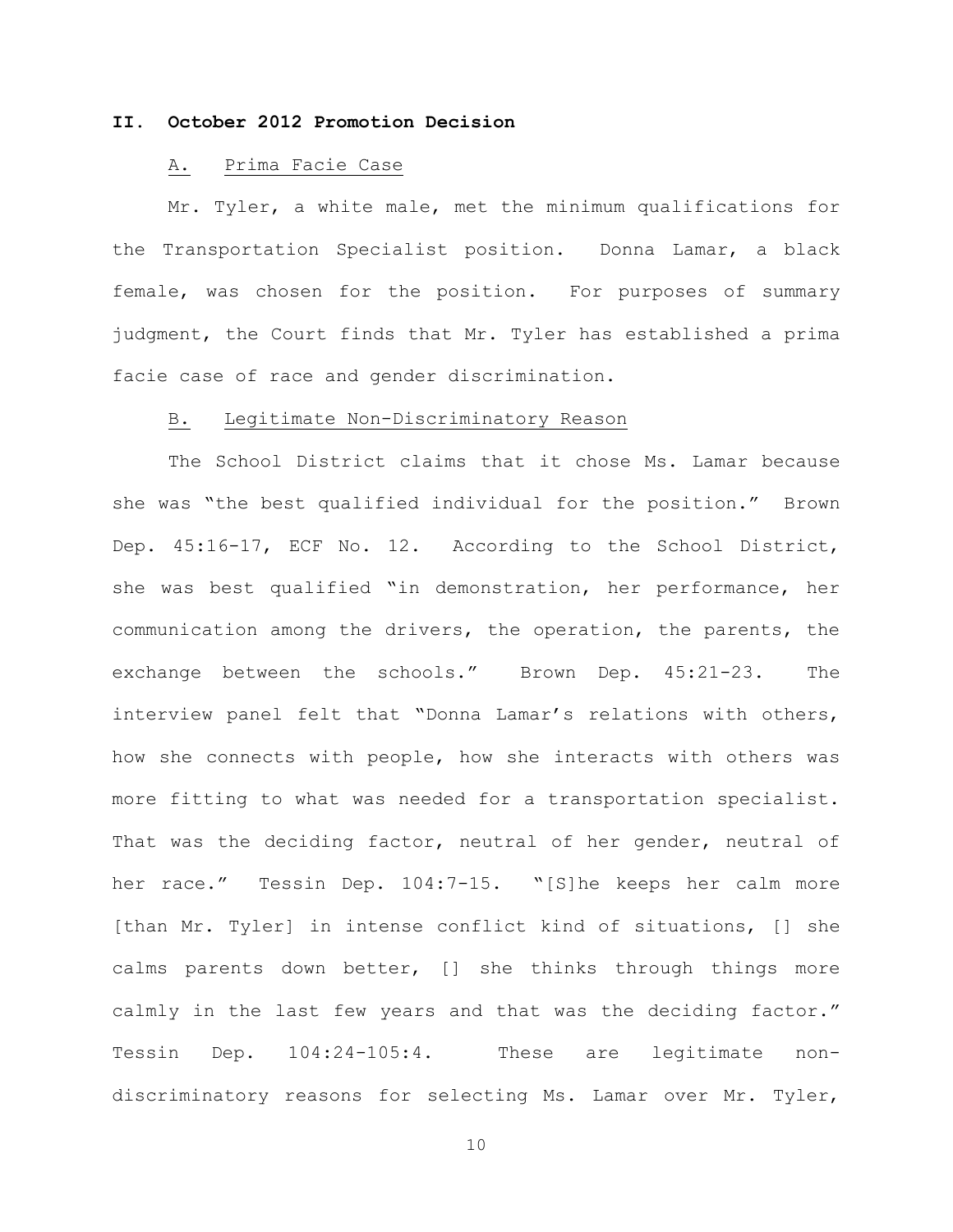and thus the School District has satisfied its burden, shifting the burden back to Mr. Tyler to show pretext.

#### C. Pretext

Mr. Tyler has failed to point to evidence from which a reasonable jury could conclude that the School District's stated reasons for selecting Ms. Lamar were false and that it instead was motivated by race or gender. Mr. Tyler quarrels with the School District's decision because Ms. Lamar's direct supervisor, Frank Brown, was on the interview panel. Even if Mr. Brown's relationship demonstrated personal bias, it does not support a finding of gender or race-based bias. Moreover, such speculation about personal bias does not sufficiently cast doubt on the School District's stated legitimate reasons to support a finding that those reasons were pretext for unlawful discrimination. Mr. Tyler also argues that Ms. Lamar's interpersonal skills were not better than his because Kathy Tessin, a member of the interview panel, said she felt Mr. Tyler had a better command of the English language. She gave Ms. Lamar two points out of five when assessing communication skills. Lamar Interview Form 21, 24, ECF No. 18-1. She gave Mr. Tyler three points. Tyler Interview Form 30, 33, ECF No. 20-1. But the other interviewers each gave Ms. Lamar four points, and Mr. Tyler three. And overall, the panel scored Ms.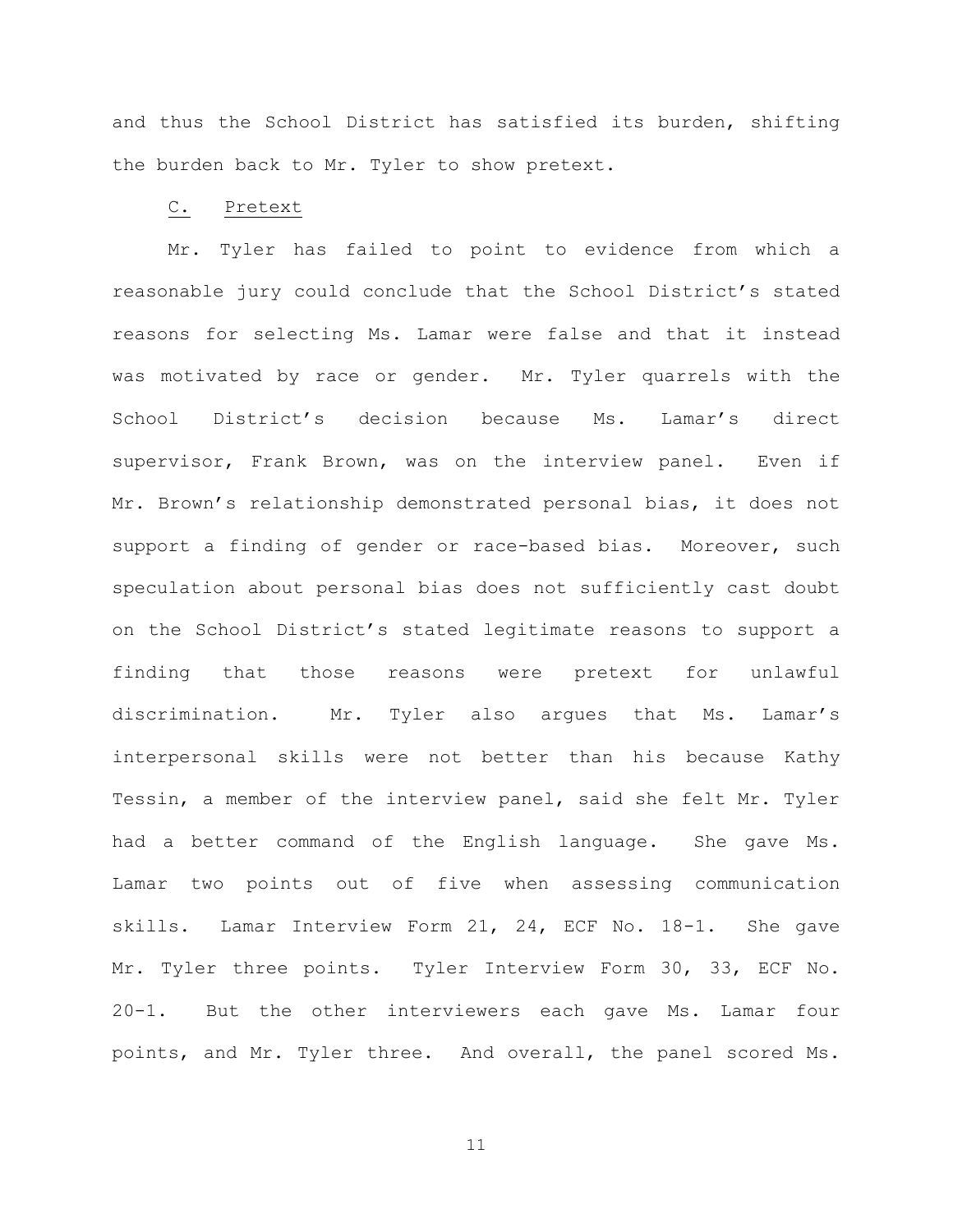Lamar higher than Mr. Tyler. *Compare* Lamar Interview Forms 13- 28, *with* Tyler Interview Forms 24-41.

Mr. Tyler also points to Ms. Lamar's alleged misrepresentations about traffic tickets on her earlier employment application. But this evidence is not inconsistent with the School Board's conclusion that she was better qualified under the totality of the circumstances than Mr. Tyler for the particular job for which she was chosen. Similarly, Mr. Tyler's reliance on previous evaluations of Ms. Lamar to show pretext is unpersuasive. One evaluation did indicate that one supervisor concluded at the time that her attitude needed improvement and another indicated that her performance was unsatisfactory. Lamar Dep. 15:9-14; 19:1-9, ECF No. 14. And when Ms. Lamar previously left the School District, her separation form said "no-rehire." Tessin Dep. 34:18-19. But Ms. Tessin explained that the School District determined it did not agree with the opinion of the person who filled out the form. Tessin Dep. 36:17-23. Mr. Tyler essentially disagrees that Ms. Lamar was better qualified for the position. But it is not appropriate for this Court to decide who it would have hired for this position. The question is whether Mr. Tyler has pointed to sufficient disparities in his and Ms. Lamar's qualifications such that no reasonable factfinder could conclude that she was better qualified, thus leading to the conclusion that race